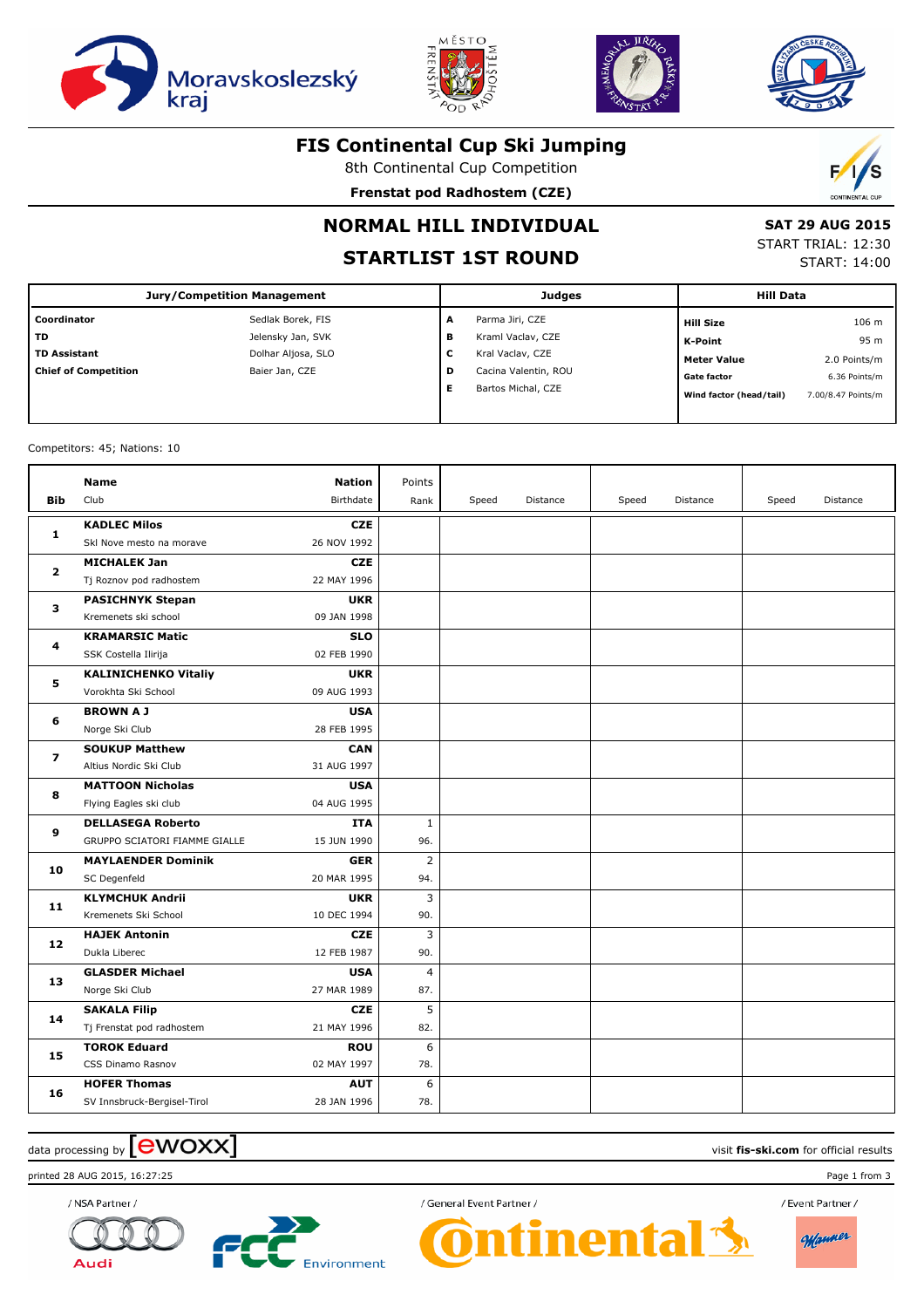







#### **FIS Continental Cup Ski Jumping**

8th Continental Cup Competition

**Frenstat pod Radhostem (CZE)**



### **NORMAL HILL INDIVIDUAL**

 **SAT 29 AUG 2015** START TRIAL: 12:30

|     | <b>STARTLIST 1ST ROUND</b>                      |                    |           |       |          |       |          |       | <b>START: 14:00</b> |  |  |
|-----|-------------------------------------------------|--------------------|-----------|-------|----------|-------|----------|-------|---------------------|--|--|
|     | Name                                            | <b>Nation</b>      | Points    |       |          |       |          |       |                     |  |  |
| Bib | Club                                            | Birthdate          | Rank      | Speed | Distance | Speed | Distance | Speed | Distance            |  |  |
| 17  | <b>HOLIK Frantisek</b>                          | <b>CZE</b>         | 9         |       |          |       |          |       |                     |  |  |
|     | Lsk Lomnice nad popelkou                        | 23 OCT 1998        | 75.       |       |          |       |          |       |                     |  |  |
| 18  | <b>MIETUS Grzegorz</b>                          | <b>POL</b>         | 12        |       |          |       |          |       |                     |  |  |
|     | AZS ZAKOPANE                                    | 20 FEB 1993        | 68.       |       |          |       |          |       |                     |  |  |
| 19  | <b>BRADATSCH Sebastian</b>                      | <b>GER</b>         | 13        |       |          |       |          |       |                     |  |  |
|     | WSC 07 Ruhla                                    | 08 MAY 1996        | 67.       |       |          |       |          |       |                     |  |  |
| 20  | <b>BIELA Stanislaw</b>                          | <b>POL</b>         | 14        |       |          |       |          |       |                     |  |  |
|     | UKS SOLTYSIANIE STARE BYSTRE                    | 02 APR 1994        | 64.       |       |          |       |          |       |                     |  |  |
| 21  | <b>ZNISZCZOL Aleksander</b>                     | <b>POL</b>         | 15        |       |          |       |          |       |                     |  |  |
|     | KS Wisla Wisla                                  | 08 MAR 1994        | 63.       |       |          |       |          |       |                     |  |  |
| 22  | <b>REISENAUER Janni</b>                         | <b>AUT</b>         | 16        |       |          |       |          |       |                     |  |  |
|     | TSU St. Veit-Salzburg                           | 07 NOV 1997        | 61.       |       |          |       |          |       |                     |  |  |
| 23  | <b>HUBER Stefan</b>                             | <b>AUT</b>         | 16        |       |          |       |          |       |                     |  |  |
|     | SC Seekirchen-Salzburg                          | 08 MAR 1994        | 61.       |       |          |       |          |       |                     |  |  |
| 24  | <b>MAURER Joshua</b>                            | <b>CAN</b>         | 19        |       |          |       |          |       |                     |  |  |
|     | Altius Nordic ski club<br><b>CECON Federico</b> | 20 SEP 1996        | 59.<br>20 |       |          |       |          |       |                     |  |  |
| 25  | GRUPPO SCIATORI FIAMME GIALLE                   | ITA<br>11 JUN 1994 | 55.       |       |          |       |          |       |                     |  |  |
| 26  | <b>SIEGEL David</b>                             | <b>GER</b>         | 20        |       |          |       |          |       |                     |  |  |
|     | SV Baiersbronn                                  | 28 AUG 1996        | 55.       |       |          |       |          |       |                     |  |  |
| 27  | <b>RUDA Adam</b>                                | <b>POL</b>         | 21        |       |          |       |          |       |                     |  |  |
|     | ZTS Zakucie Zagorz                              | 18 NOV 1995        | 54.       |       |          |       |          |       |                     |  |  |
|     | <b>BARTOL Gasper</b>                            | <b>SLO</b>         | 36        |       |          |       |          |       |                     |  |  |
| 28  | SSK Sam Ihan                                    | 27 SEP 1991        | 40.       |       |          |       |          |       |                     |  |  |
|     | <b>POLASEK Viktor</b>                           | <b>CZE</b>         | 40        |       |          |       |          |       |                     |  |  |
| 29  | Sk Nove mesto na morave                         | 18 JUL 1997        | 38.       |       |          |       |          |       |                     |  |  |
|     | <b>HAMANN Martin</b>                            | <b>GER</b>         | 40        |       |          |       |          |       |                     |  |  |
| 30  | SG Nickelhuette Aue                             | 10 APR 1997        | 38.       |       |          |       |          |       |                     |  |  |
|     | <b>MUELLER Lukas</b>                            | <b>AUT</b>         | 56        |       |          |       |          |       |                     |  |  |
| 31  | SV Villach-Kaernten                             | 14 MAR 1992        | 26.       |       |          |       |          |       |                     |  |  |
|     | <b>KOZISEK Cestmir</b>                          | <b>CZE</b>         | 58        |       |          |       |          |       |                     |  |  |
| 32  | LSK Lomnice nad Popelkou                        | 09 NOV 1991        | 24.       |       |          |       |          |       |                     |  |  |
| 33  | <b>WENIG Daniel</b>                             | <b>GER</b>         | 66        |       |          |       |          |       |                     |  |  |
|     | SK Berchtesgaden                                | 12 AUG 1991        | 23.       |       |          |       |          |       |                     |  |  |
| 34  | <b>AIGNER Clemens</b>                           | <b>AUT</b>         | 72        |       |          |       |          |       |                     |  |  |
|     | SV Innsbruck-Bergisel-Tirol                     | 02 FEB 1993        | 21.       |       |          |       |          |       |                     |  |  |
| 35  | <b>PRISLIC Ernest</b>                           | <b>SLO</b>         | 96        |       |          |       |          |       |                     |  |  |
|     | SK Zagorje                                      | 30 SEP 1993        | 19.       |       |          |       |          |       |                     |  |  |
| 36  | <b>VANCURA Tomas</b>                            | CZE                | 101       |       |          |       |          |       |                     |  |  |
|     | TJ Dukla Liberec                                | 10 SEP 1996        | 17.       |       |          |       |          |       |                     |  |  |
| 37  | <b>LEJA Krzysztof</b>                           | <b>POL</b>         | 101       |       |          |       |          |       |                     |  |  |
|     | AZS ZAKOPANE                                    | 21 FEB 1996        | 17.       |       |          |       |          |       |                     |  |  |

## $\frac{1}{2}$  data processing by  $\boxed{\text{ewOX}}$

printed 28 AUG 2015, 16:27:25 Page 2 from 3



Audi



/ General Event Partner /



/ Event Partner /